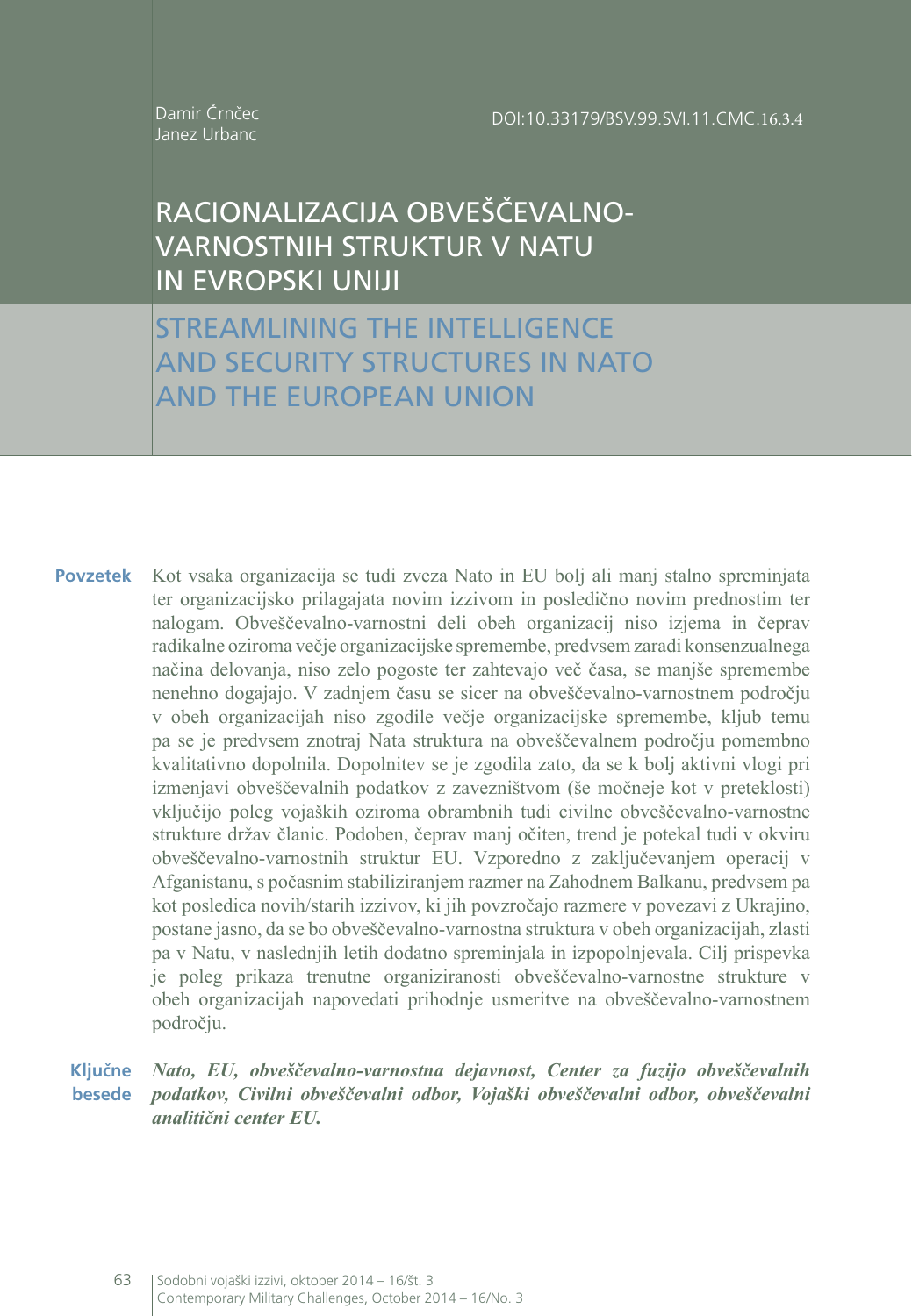**Abstract** Just like every other organisation, NATO and the EU are more or less constantly changing and organisationally adapting to new challenges and related new priorities and tasks. The intelligence and security structures of both organisations are no exception and although radical or major organisational changes, mainly due to the consensus mode, are not very frequent and require more time, minor changes and adjustments occur constantly. In recent years, the field of intelligence and security in both organisations has not witnessed any major organisational changes. Nevertheless, especially within NATO, the intelligence structure has significantly increased in quality due to the extra effort to include, in addition to military and defence, civil intelligence and security structures of Member States to play a more active role in the exchange of intelligence with the Alliance. Similarly, although less obviously, a similar trend took place in the context of the intelligence and security structures within the EU. In parallel with the termination of operations in Afghanistan, with a slow stabilisation of the situation in the Western Balkans, and mainly as a result of the new/old challenges posed by the situation in relation to Ukraine, there is no doubt that the intelligence and security structures of both organisations, especially NATO, will be further modified and upgraded over the coming years. The aim of this paper is thus, in addition to outlining the current organisation of the intelligence and security structures in both organisations, to indicate the future trends in the field of intelligence and security.

#### **Key words** *NATO, EU, intelligence, security, Intelligence Fusion Centre, Civilian Intelligence Committee, Military Intelligence Committee, EU Intelligence Analytical Centre.*

**Introduction** The aim of this paper is to analyze the current intelligence and security structures in NATO and the EU, and highlight the importance of cooperation between the intelligence and security organisations of member states in the field of intelligence and security. The analysis is derived from key quality methods, while additional added value to the study is brought by the method of direct participant observation. To a certain extent, the paper also addresses the role of Slovenia's intelligence and security structures vis-à-vis NATO and the EU.

> In an article on the same topic published in this publication five years  $ago<sup>1</sup>$ , the author emphasised that, with the NATO and EU membership, several new doors opened for Slovenia in the intelligence and security structures of both organisations, as Slovenia, as was the case in other areas, joined its partners around the same table. Through the years, Slovenia has developed into a respectful partner and progressed to a country that does not just receive intelligence and intelligence expertise, but is also the provider of intelligence and a country that offers experiences, i.e. it exchanges them through various forms of cooperation within NATO and the EU.

*<sup>1</sup> Damir Črnčec: Izmenjava obveščevalno-varnostnih izkušenj z Evropsko unijo in Natom / Exchange of experiences in intelligence and security with the European Union and NATO, Bilten Slovenske vojske, 2009, pp. 83 – 104.*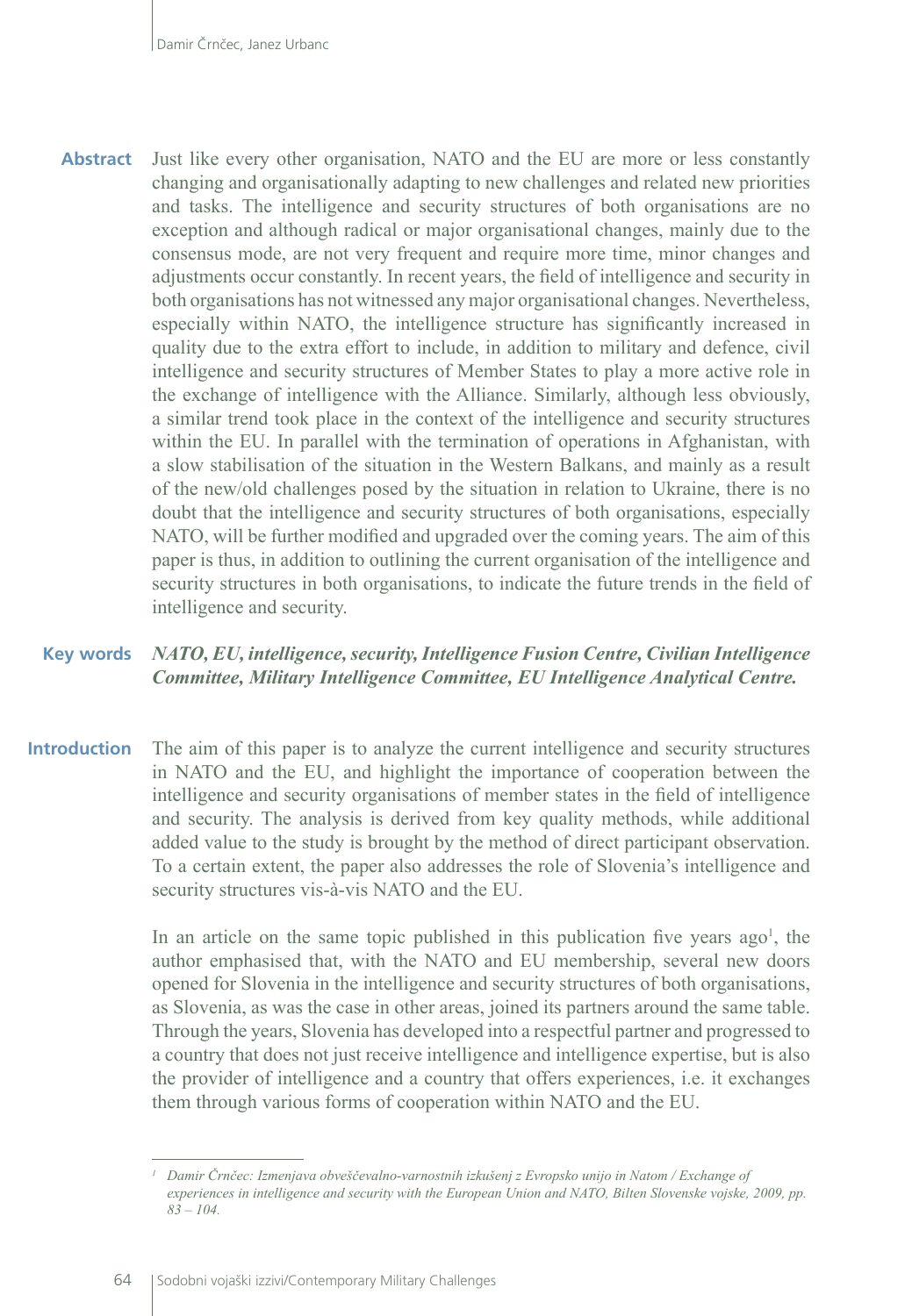Since 11 September 2001 (9/11), the environment has been marked by a global and transnational character of threats. A more intensified cooperation between all institutions facing these threats has, therefore, become necessary. NATO and the EU, however, do not have respective intelligence and security organisations of their own, as do their member states. They both lack their own robust organic collection assets and, especially with regard to raw intelligence data, they both strongly rely on the intelligence and security support from their respective member states. Nevertheless, both NATO and the EU have quite a robust internal intelligence structure and many internal bodies, including analytical, whose mission is to provide intelligence and security information to support decision-makers on all levels. Support ranges from the highest, grand strategic and political level to commanders and decision-makers at the operational and tactical levels in the ongoing operations. In addition to the raw intelligence data and final intelligence products, both organisations also strongly rely on their member states to source or provide the civilian and military personnel who fill the majority of intelligence and security posts in both organisations. As a result, both organisations can only be as good in the intelligence and security field as is the support they both receive from their member states regarding intelligence data, finished intelligence products and personnel. Both organisations in the past faced and likely still face many challenges with regard to the intelligence and support they receive from nations. Furthermore, they also face challenges in their respective internal intelligence and security field. Some examples from the last decades, when both organisations were unable to predict crucial events, include the collapse of the Soviet Union, wars in the territory of former Yugoslavia, the 9/11 attacks, the Russia-Georgia crisis, the Arab Spring and, very recently, the crisis in Ukraine. The "surprise" of these events (which could even be called intelligence failures<sup>2</sup>) leads to a conclusion that the intelligence and security support in both organisations has been lacking and was, in the past (and likely still is to a certain extent), negatively impacted by intelligence gaps both in analysis and resources. Furthermore, several statements by the highest NATO and EU decision-makers saying that reorganisations in the intelligence and security field were to result in the improvement of intelligence support at all levels as well as in better intelligence and warning, in a way confirm that intelligence support to decision-makers has been lacking.

Slovenia has fully participated in NATO and EU intelligence and security structures since becoming a full member of both organisations. Since then, Slovenia has slowly strengthened its cooperation in the intelligence and security field with these two organisations. The responsibility to provide intelligence to both became one of the main principles that Slovenia has followed in its approach. Moreover, despite the obvious constraints and limitations, Slovenia has begun to fill intelligence and security posts within both NATO and the EU with professionals at strategic, operational and tactical levels, and has become well connected with the intelligence and security structures of both organisations.

<sup>&</sup>lt;sup>2</sup> More on the limits of intelligence and intelligence failures in Peter Gill and Mark Phythian: Intelligence in an *Insecure World (2007), pp. 103–124 and in Mark Lowenthal: Intelligence: From Secrets to Policy (2006), pp. 99, 113 and 114.*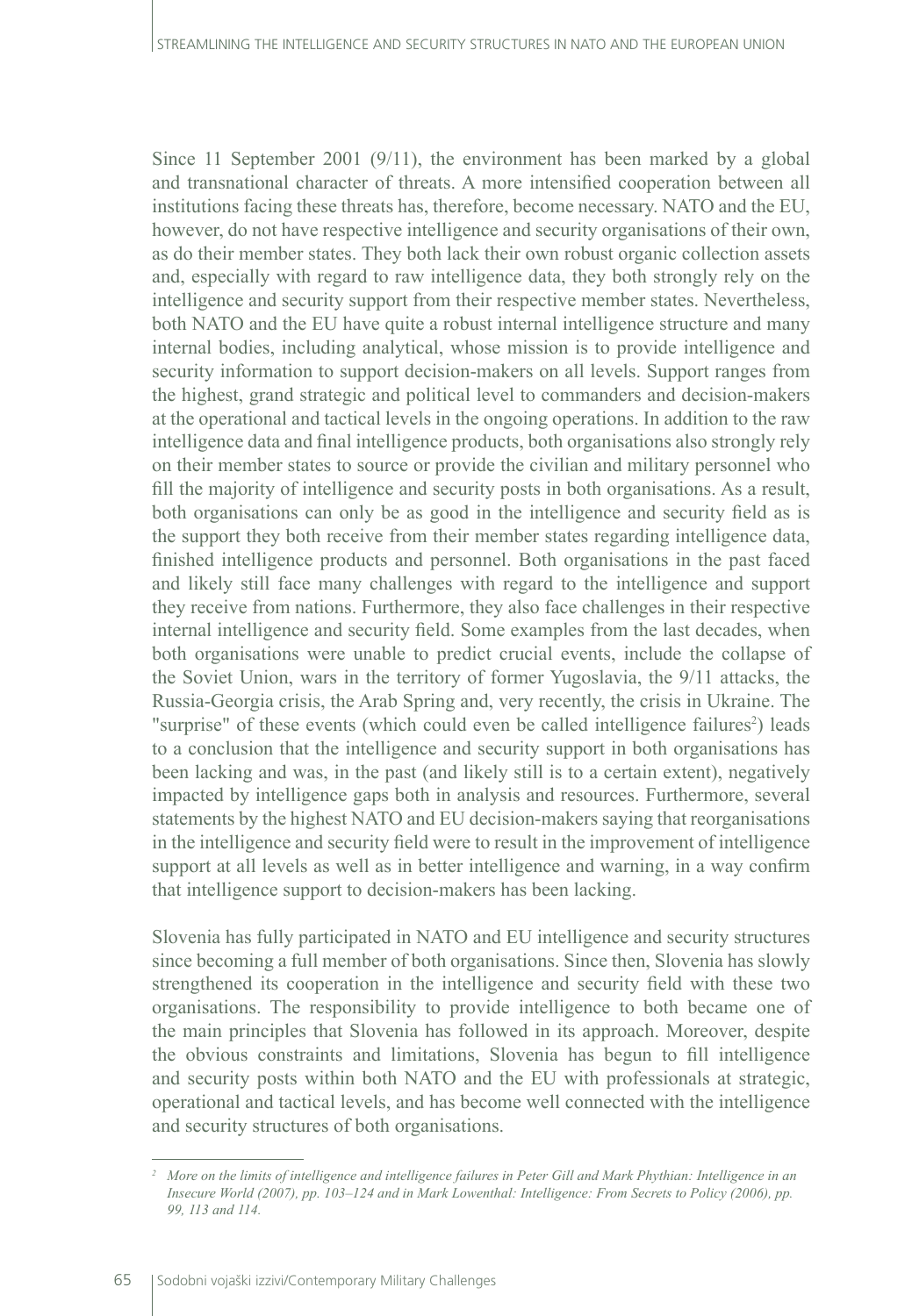## **1 STREAMLINING THE INTELLIGENCE AND SECURITY EFFORTS IN NATO**

NATO has a robust structure that consists of several bodies tasked to provide intelligence and security support. These bodies exist at various levels inside and outside NATO's chain of command<sup>3</sup>. All these bodies rely heavily on inputs from the intelligence and security organisations of their member states.

The highest NATO decision-making body is the North Atlantic Council (NAC)<sup>4</sup>. Other major entities at NATO Headquarters (NATO HQ) are the International Staff  $(IS)$  and the International Military Staff  $(IMS)^5$ . Intelligence and security structures in support of the highest political and military decision-makers in NATO, providing warning and supporting planning, are embedded in both the IS and the IMS staffs. However, the intelligence analytical capability has historically been less robust and less structured in the IS than in the IMS; the reason for this was primarily the nature of threats the Alliance had to face in the past.

Intelligence and security elements for the direct support of operations, operational planning and intelligence training are mainly embedded in both NATO strategic commands, namely the Allied Command Operations (ACO) and the Allied Command Transformation (ACT) and their respective sub-commands<sup>6</sup>. The IS includes a special office responsible for the coordination and implementation of the Alliance security standards. The key structure in the security field is the Allied Command Counter Intelligence (ACCI) as the sole organic unit of NATO, designated for security. The command is located at SHAPE. Its staff also provides security intelligence support to commanders of crisis response operations. The command is tasked with the detection, deterrence and neutralisation of terrorist threats, espionage, sabotage and subversive operations directed against NATO personnel. It provides security intelligence support to all NATO units, commands and personnel of the Alliance and member states.

In the last two decades, NATO has undergone significant organisational changes throughout its structure. Several changes have also occurred in the intelligence and security field. Some of the most recent changes were triggered by the new Strategic concept adopted at the 2010 Lisbon Summit, which determined the vision and goals

*<sup>3</sup> On NATO Committees, including in the field of intelligence and security, see: http://www.nato.int/cps/en/ natolive/topics\_49174.htm.*

*<sup>4</sup> The North Atlantic Council (NAC) is the principal political decision-making body within NATO. It brings together high-level representatives of each member country to discuss policy or operational questions requiring collective decisions. In sum, it provides a forum for wide-ranging consultation between members on all issues affecting their peace and security [\(www.nato.int/cps/en/natolive/topics\\_49763.htm](http://www.nato.int/cps/en/natolive/topics_49763.htm)).*

*<sup>5</sup> The International Military Staff (IMS) is the executive body of the Military Committee, NATO's senior military authority. It is responsible for preparing assessments, evaluations and reports on all NATO military matters, which form the basis of discussion and decisions in the Military Committee (MC) [\(www.nato.int/cps/en/natolive/](http://www.nato.int/cps/en/natolive/topics_64557.htm) [topics\\_64557.htm\)](http://www.nato.int/cps/en/natolive/topics_64557.htm).* 

*<sup>6</sup> [www.nato.int/cps/en/natolive/topics\\_52091.htm.](http://www.nato.int/cps/en/natolive/topics_52091.htm)*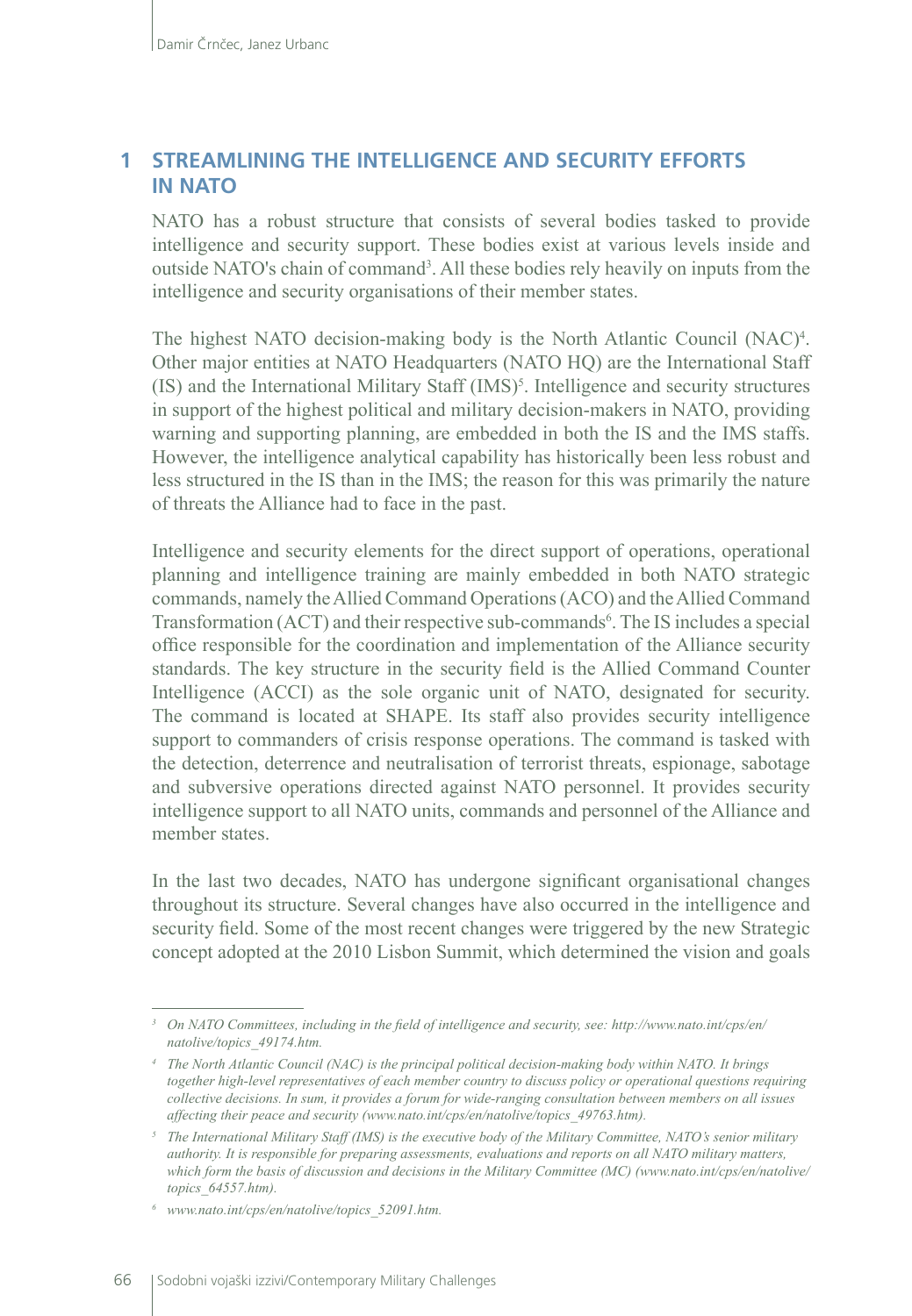for the Alliance for the next decade<sup>7</sup>. Among other objectives, the new Strategic concept includes the necessity for NATO to have the capacities to successfully perform its task of collective defence and crisis management. The concept calls for the Alliance to be able to defend its members against the full range of threats and to be capable to managing even the most challenging crisis. The Chicago Summit in 2012 further reinforced and refined this objective<sup>8</sup>. But even the most obvious changes in such a robust and bureaucratic organisation have proven to be very time consuming and occur only at a very gradual pace. As a result, changes are often only slight adjustments and streamlining, despite the need for more substantial changes.



*<sup>7</sup> Lisbon Summit Declaration; issued by the Heads of State and Government participating in the meeting of the North Atlantic Council in Lisbon; Press Release (2010) 155, issued on 20 Nov. 2010 [\(www.nato.int/cps/en/](http://www.nato.int/cps/en/natolive/official_texts_68828.htm?mode=pressrelease) [natolive/official\\_texts\\_68828.htm?mode=pressrelease](http://www.nato.int/cps/en/natolive/official_texts_68828.htm?mode=pressrelease)).* 

*<sup>8</sup> Chicago Summit Declaration; issued by the Heads of State and Government participating in the meeting of the North Atlantic Council in Chicago on 20 May 2012 ([www.nato.int/cps/en/natolive/official\\_texts\\_87593.](http://www.nato.int/cps/en/natolive/official_texts_87593.htm?mode=pressrelease) [htm?mode=pressrelease](http://www.nato.int/cps/en/natolive/official_texts_87593.htm?mode=pressrelease)).*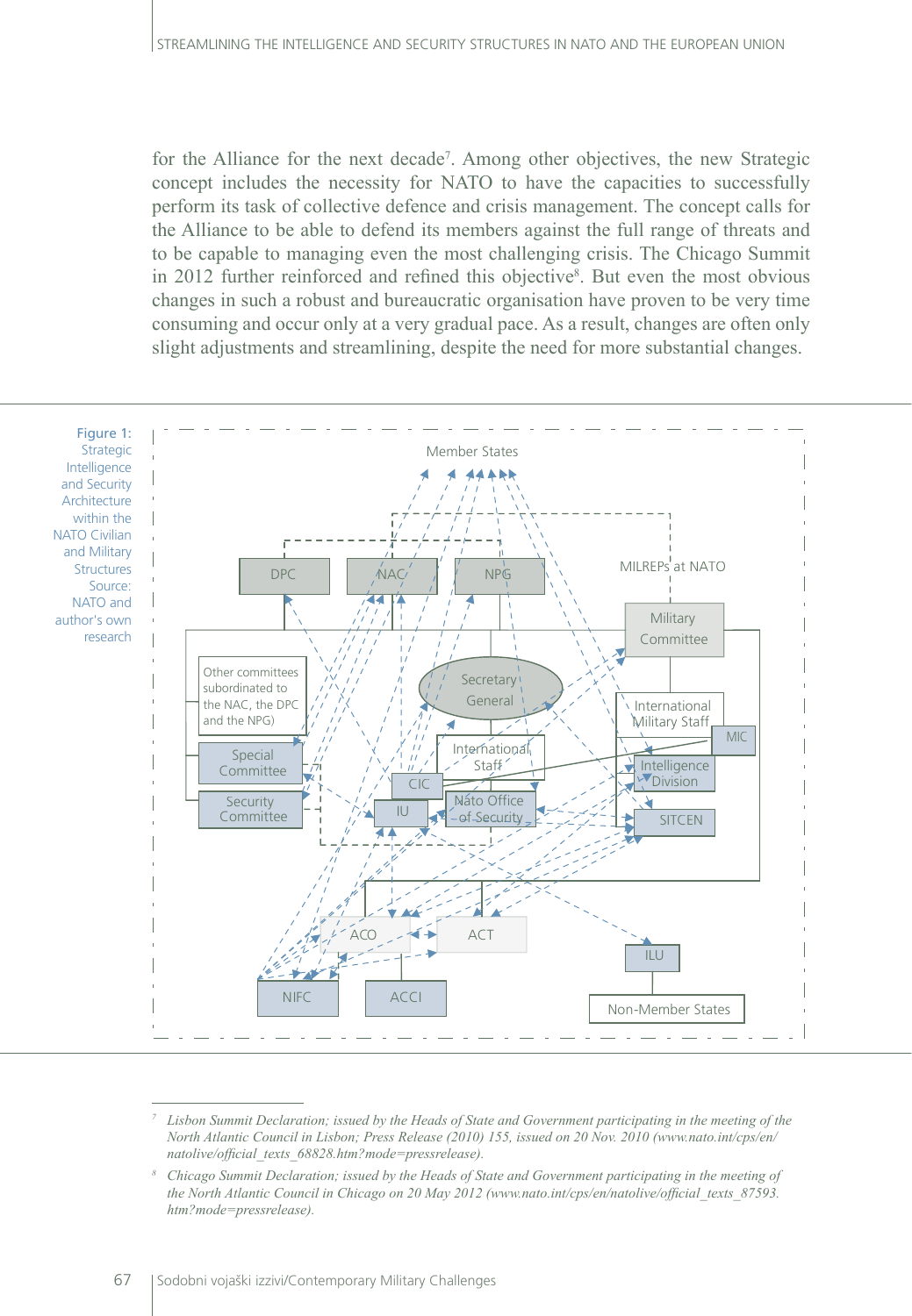In fact, in the last two decades, the NATO intelligence structure at all levels has, to some degree, faced constant reorganisation. It can be argued that the first big challenge for NATO after the Cold War was to adapt itself to the new reality and to find a new raison d'être for its existence. Confusion about the new reality was evident and intelligence was not immune to this confusion. The traditional Cold War threats became less realistic and more unlikely, but a new main challenge arose: the need to adequately tackle transnational threats, especially terrorism. It was obvious that new post-Cold War challenges demanded a completely new approach in the intelligence field, as the traditional and conventional military threat receded with the fall of the Soviet Union. The old NATO intelligence structures were organised to efficiently counter Cold War military threats, mainly the Soviet conventional and nuclear threats. In practice this meant that the intelligence structures were organised under NATO's Military Structure, under the NATO Military Committee. But the new post-Cold War reality was that the challenges for the Alliance were less and less military in nature. It was no longer just about counting opposing soldiers, tanks, planes, ships, but also tackling new and much more complex and difficult emerging threats and challenges. Old Cold War era intelligence analysts often remember the past with much nostalgia and fondness, when the threat was much clearer, and with a classic enemy whose resources, capabilities and intentions were much easier to identify and analyse. The intelligence within NATO at that time consisted mainly of comparing the quantitative data and updating the enemy's order of battle. As a result, the support that these structures could provide to decision-makers was much more concrete and factual.

New threats demanded a different intelligence approach in NATO since these new, transnational threats in many NATO nations were often the domain of civilian intelligence, security and law enforcement structures and not of military/defence intelligence structures. In order to successfully counter these new threats, the military/defence structures had to reach out to their counterparts in the civilian structures. These processes, however, required time even at national levels, and it is not surprising that even more time was needed within NATO.

The new approach to threats and how to counter them demanded a more holistic approach; this means cooperation not just between civilian and military intelligence structures but also a more tense cooperation between the intelligence and law enforcement agencies, the judiciary etc. At the national level, some NATO countries' intelligence, security and CI structures successfully underwent the required reorganisations and built bridges between the civilian and military intelligence and security organisations in order to more effectively counter the new threats. However, the intelligence reform and similar changes in NATO require much more time and are much more difficult, mainly due to the fact that NATO, through the decades, has become a very bureaucratic organisation and also due to the consensual nature of adopting decisions. Furthermore, there was even a certain reluctance in some nations for really substantial changes and several legal issues in some member states. As a result, the changes are not always the best, but only the best possible, since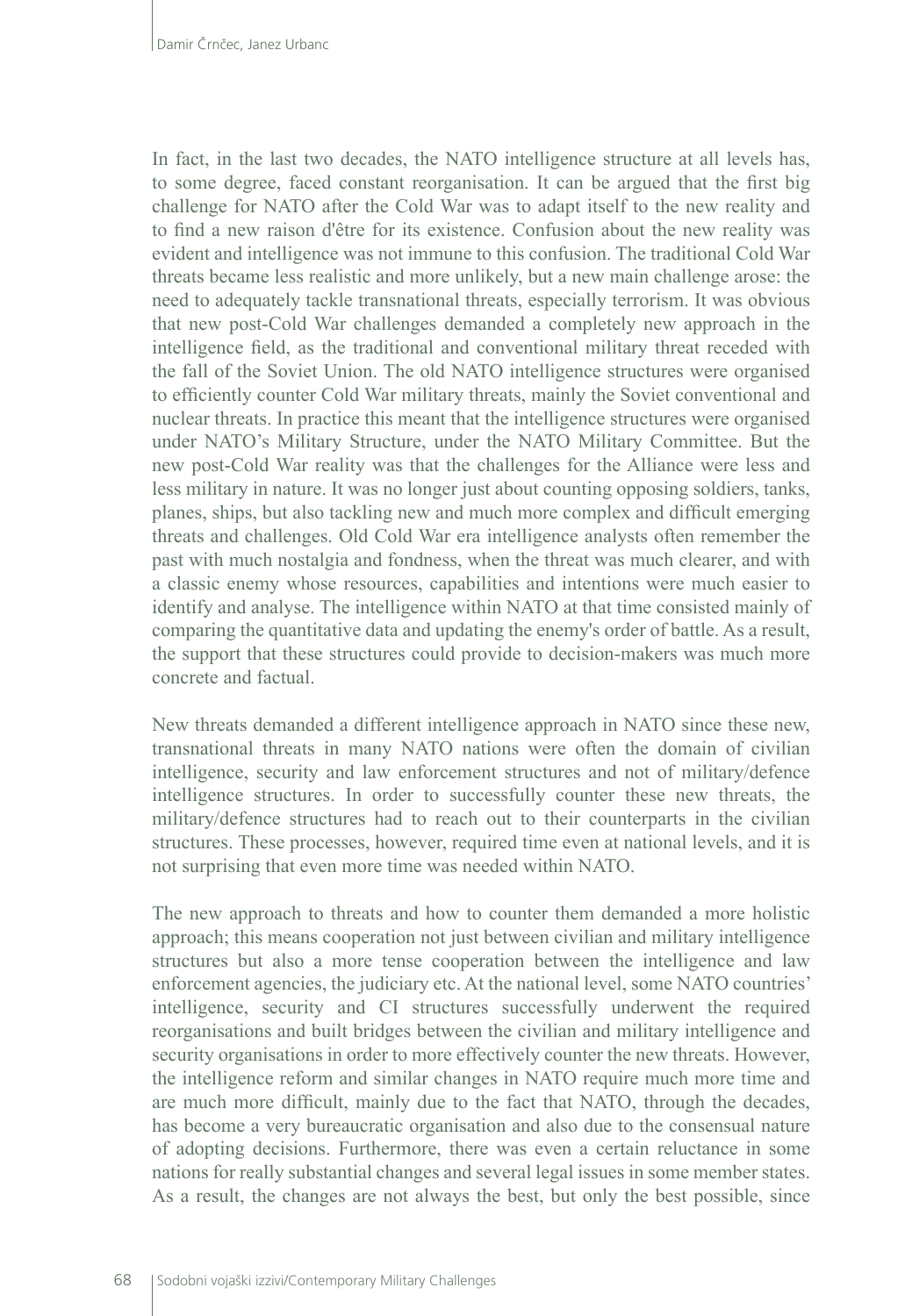all member states must agree on them. Consequently, sometimes even very logical solutions are not easy to reach and are burdened with national agendas and old, traditional divisions between the civilian and military intelligence structures.

Nevertheless, in recent years NATO has taken some important steps to take its intelligence capability to the next level. Probably the most important step was the decision of member states on the need to bring on board national civilian intelligence structures. Until quite recently, NATO did not have a common forum with civilian intelligence organisations. It had the AC46 body<sup>9</sup>, but this body consisted of mostly national security and counterintelligence (CI) services/agencies, and its primary task was dealing with security and CI issues and not with the provision of intelligence warning or intelligence analysis in support of planning and decision-making. Thus, an important addition to intelligence analysis at the NATO HQ was the establishment of a new body, namely the Civilian Intelligence Committee  $(CIC)^{10}$ , which consists of national civilian intelligence, security and CI services of member states. This body essentially replaced the previous AC46 with the task to handle the civilian intelligence issues in NATO. It reports directly to the NAC and advises it on matters of espionage and threats which may affect NATO. Each NATO member state is represented in the CIC by its security and intelligence services. Furthermore, building on successful lessons learned from the Terrorist Threat Intelligence Unit (TTIU) as a body in which civilian and military structures came together to commonly deal with the threat of terrorism, the concept developed even further and the TTIU transformed into the Intelligence Unit  $(IU)^{11}$ . The IU is an analytical body with the task of providing intelligence support to the highest decision-making bodies in the NATO HQ on strategic issues of concern with intelligence-based analyses. The IU also supports senior civilian and military decision-makers in NATO (primarily the NAC and the MC, although reports of assessed intelligence may also be provided to other intelligence users at the NATO HQ) with intelligence-based analyses addressing terrorism, instability, proliferation and other regional and transnational issues of concern to the Alliance. It is a group of professional and skilled intelligence analysts from the NATO nations' civilian and military/defence intelligence structures. They still rely heavily on inputs from nations, but they produce non-agreed intelligence products12 in close cooperation with the IMS Intelligence Division. The IU liaises on a regular basis with and obtains inputs from NATO member countries' security and

*<sup>9</sup> NATO's Special Committee (AC46) was the body representing chiefs of national counterintelligence services; it was created in 1952 to combat intelligence threats to the Alliance. It had begun exchanging information on international terrorism as early as 1970. The plan to revise and broaden its mandate was going on for years… (Eric Terzuolo, NATO and Weapons of Mass Destruction; Regional alliance, global threats (2006), Routledge, p. 23).*

*<sup>10</sup> [www.nato.int/cps/en/natolive/topics\\_69278.htm.](http://www.nato.int/cps/en/natolive/topics_69278.htm)* 

*<sup>11</sup> [www.qual.fr/permlinks\\_job\\_analyst-intelligence-unit-iu-brussels-nato-international\\_2754.html](http://www.qual.fr/permlinks_job_analyst-intelligence-unit-iu-brussels-nato-international_2754.html).*

<sup>&</sup>lt;sup>12</sup> With regard to the level of the final agreement on the threats and risks to the Alliance among the NATO member *states, different intelligence and security bodies in NATO produce the so-called NATO Agreed Intelligence (NAI) and/or NATO non-agreed intelligence. NAI usually covers a 10-year timeframe and is updated annually with the main objective to support NATO Defence Planners. It is called NAI because the final assessments are the result of the consensus reached among all NATO member states [\(www.nato.int/docu/comm/2008/0803-science/pdf/](http://www.nato.int/docu/comm/2008/0803-science/pdf/tohmas_brevick.pdf) [tohmas\\_brevick.pdf](http://www.nato.int/docu/comm/2008/0803-science/pdf/tohmas_brevick.pdf)). On the other hand, NATO non-agreed intelligence production is the intelligence that is not agreed among all the NATO member states.*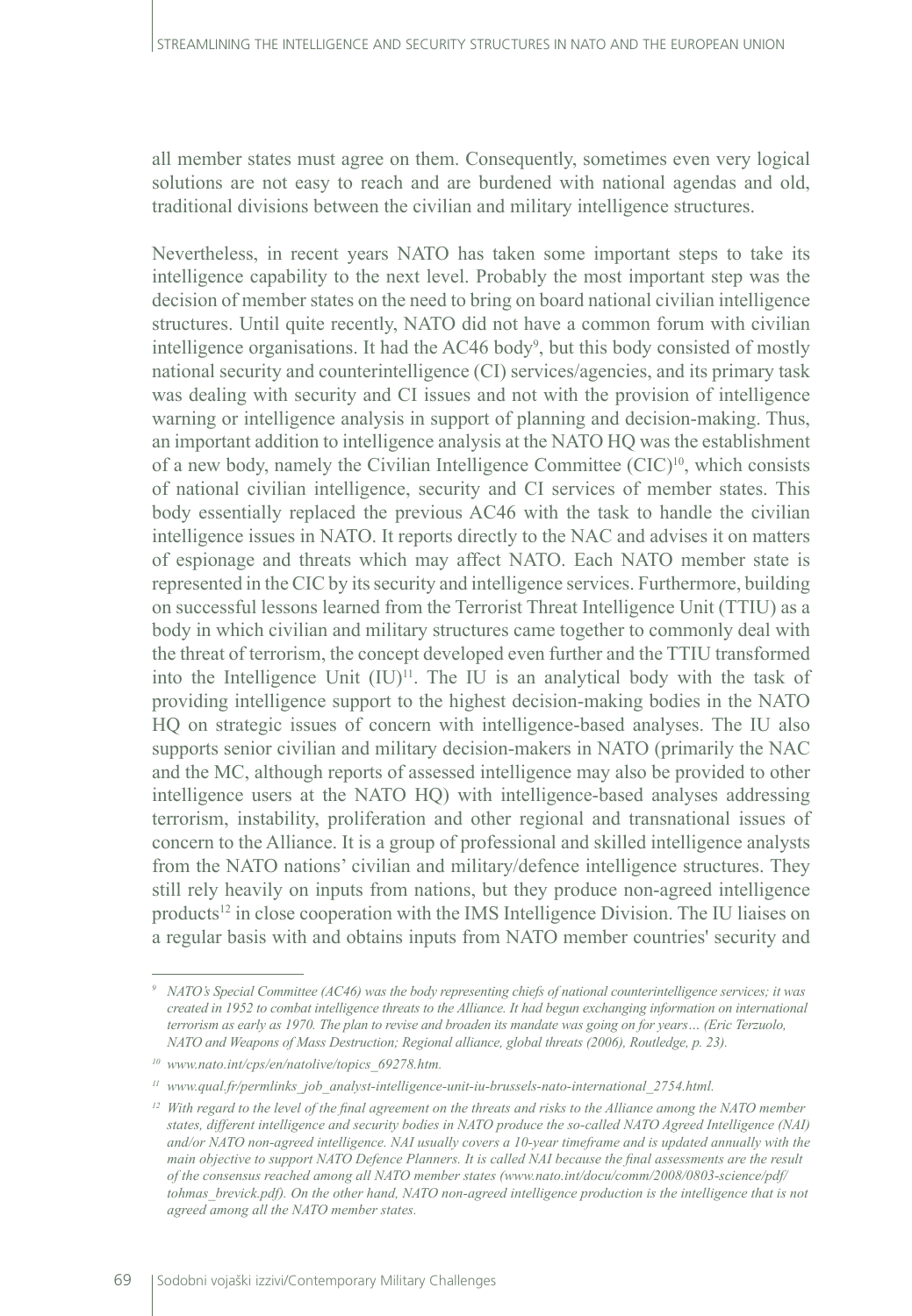intelligence services, including through the existing mechanisms of the NATO CIC and the Military Intelligence Committee (MIC)13, in order to maintain and develop the flow of intelligence reporting to and within the Alliance. In addition, it liaises with the intelligence services of the Partnership for Peace/Euro-Atlantic Partnership Council (PfP/EAPC) and the Mediterranean Dialogue (MD) nations.

Under the NATO Military Committee, the IMS Intelligence Division did not face significant changes or a major reorganization. Nevertheless, it re-aligned to be the integral part of the wider intelligence and security architecture at the NATO HQ. It continues to provide intelligence support for the MC and the NAC at the strategic level by providing Intelligence and Warning (I&W) and analytical assessments. For coordination of intelligence support at the NATO HQ level, between the CIC and the MIC, a new coordination body was established, called the NATO Intelligence Steering Group. It consists of the key heads of intelligence bodies and key NATO decision-makers and its task is to coordinate activities in order to prevent the duplication of efforts between NATO's civilian and military intelligence structures. It is chaired by the NATO Deputy Secretary General.

Intelligence in the NATO command structure, including its Allied Command for Operations (ACO) and Allied Command for Transformation (ACT) and their subordinate commands, also underwent a quite substantial streamlining in the last few years. At the Lisbon Summit in 2010, the Heads of States and Governments decided that the changing global environment required NATO to enhance its contribution to a comprehensive approach to crisis management, as part of the international community's effort, and to improve NATO's ability to deliver stabilisation and reconstruction effects<sup>14</sup>. Among other things, the Summit called for changes in intelligence structures inside SHAPE J2 and in its subordinate Joint Force Commands (JFCs). As a consequence of the difficulties the ACO was facing in providing timely and robust intelligence support to NATO operations, especially the ISAF mission in Afghanistan and to a lesser extent the KFOR mission in Kosovo, and due to the difficulties in reaching an agreement on how to quickly reorganise and improve NATO intelligence structures and intelligence support, the majority of NATO nations supported the establishment of a new organisation, the Intelligence Fusion Centre  $(IFC)$ , which was later renamed the NATO Intelligence Fusion Centre  $(NIFC)^{15}$ . The NIFC was created to facilitate the sharing and fusion of intelligence, to contribute to filling intelligence gaps within the ACO, and to support the planning and execution of current operations. It is directed by the MC to significantly contribute to, but not replace, the NATO ACO key intelligence activities. It remains outside the formal NATO chain of command and NATO's permanent and crisis manning structures,

*<sup>13</sup> Military Intelligence Committee (MIC) comprises of the heads of military intelligence services of NATO member countries. It meets regularly in the format of the heads of intelligence services, heads of NATO military intelligence structures and heads of operational commands ([www.mod.gov.al/arkiv/eng/index.](http://www.mod.gov.al/arkiv/eng/index.php?option=com_content&view=article&id=2216:) [php?option=com\\_content&view=article&id=2216:m](http://www.mod.gov.al/arkiv/eng/index.php?option=com_content&view=article&id=2216:)eeting-of-the-nato-military-intelligence-committee-heldin-tirana&catid=329&ltem=673).* 

*<sup>14</sup> [www.nato.int/cps/en/natolive/official\\_texts\\_68828.htm?mode=pressrelease.](http://www.nato.int/cps/en/natolive/official_texts_68828.htm?mode=pressrelease)*

<sup>&</sup>lt;sup>15</sup> More about the NIFC, its mission and vision, role and history at [web.ifc.bices.org/about.htm.](http://web.ifc.bices.org/about.htm)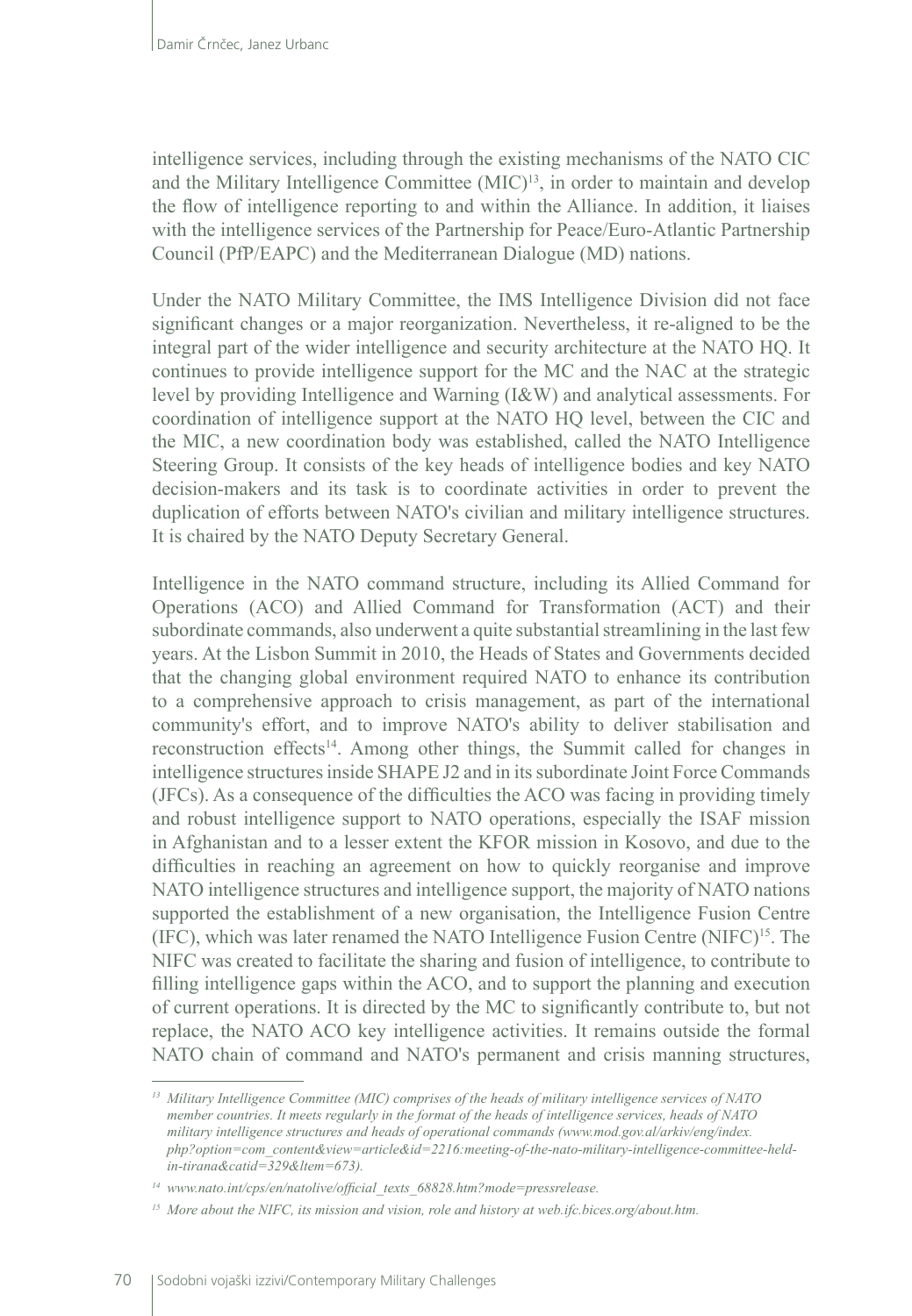but it falls under the operational command of the Supreme Allied Commander Europe (SACEUR). The NIFC supports the SACEUR and the ACO by providing intelligence to warn of potential crises and to support the planning and execution of NATO operations, including direct intelligence support to NATO Special Operations Forces. With all-source intelligence fusion, the NIFC mission is to deliver timely, relevant products to enhance NATO's situational awareness and operational effectiveness. The NIFC is a Memorandum of Understanding (MOU) organisation located in the United Kingdom with the United States being a framework nation. It became fully operational in December 2007. It comprises over 200 military and civilian intelligence and support professionals from 26 of 28 NATO nations and one NAC-approved non-NATO nation. Whether forward deployed or providing reachback for deployed NATO forces, the task of the NIFC analysts is to collaborate with a wide range of partners to produce intelligence assessments to enhance NATO's situational awareness. The NIFC is manned 24 hours per day, seven days a week and supports NATO operations across three continents. Many NIFC assessments have also been made available to military planners in the EU. The NIFC uses both classified and open-source information to give NATO forces the most accurate and timely intelligence support available. Each of NATO's current operations is commanded by a designated Joint Task Force headquarters, and the NIFC is tasked to provide intelligence support to each of them. In practice, the NIFC provides daily support to ISAF and routine support to the KFOR mission. Furthermore, the NIFC support has been the key contributor to Operation Ocean Shield through close cooperation with the NATO Maritime Command at Northwood, UK. It also provides support to Operation Active Endeavour and its mission to conduct maritime operations in the Mediterranean Sea to demonstrate NATO's resolve to help deter, defend, disrupt and protect against terrorism etc. One of the newest NIFC tasks is to support NATO Special Operations Forces. In this regard, the NIFC is responsible for providing direct intelligence support to NATO Special Operations Forces under the direction of the NATO Special Operations Headquarters (NSHQ). The NIFC has supported NATO Special Operations Forces in Afghanistan with intelligence and deployed intelligence professionals. Slovenia has been an active participant in the NIFC since its establishment, where it currently fills two posts.

NATO has recently streamlined its command structure in order to make it more affordable, while protecting its levels of operational capability and capacity. These reforms have reduced the overall number of staff from 13,000 to 8,800 posts NATOwide, but have also created a more deployable and streamlined command configuration, including in the intelligence field<sup>16</sup>. In the centre of the new streamlined NATO command structure and of special importance to the improved intelligence support is the Comprehensive Crisis and Operations Management Centre (CCOMC)17, with the task to monitor emerging challenges in a more comprehensive and effective way.

*<sup>16</sup> More about the NATO Command Structure Review: [www.jfcnaples.nato.int/page352335714.aspx](http://www.jfcnaples.nato.int/page352335714.aspx) and [www.](http://www.nato.int/cps/en/natolive/topics_52091.htm) [nato.int/cps/en/natolive/topics\\_52091.htm](http://www.nato.int/cps/en/natolive/topics_52091.htm).*

*<sup>17</sup> [www.aco.nato.int/natos-military-committee-visits-the-ccomc-at-shape.aspx;](http://www.aco.nato.int/natos-military-committee-visits-the-ccomc-at-shape.aspx) [www.nato.int/cps/en/](http://www.nato.int/cps/en/natolive/news_86912.htm?selectedLocale=en) [natolive/news\\_86912.htm?selectedLocale=en](http://www.nato.int/cps/en/natolive/news_86912.htm?selectedLocale=en); [theleadersclub.org/wp-content/uploads/2013/04/LEADER-](http://theleadersclub.org/wp-content/uploads/2013/04/LEADER-CLUBamended.ppt)[CLUBamended.ppt](http://theleadersclub.org/wp-content/uploads/2013/04/LEADER-CLUBamended.ppt).*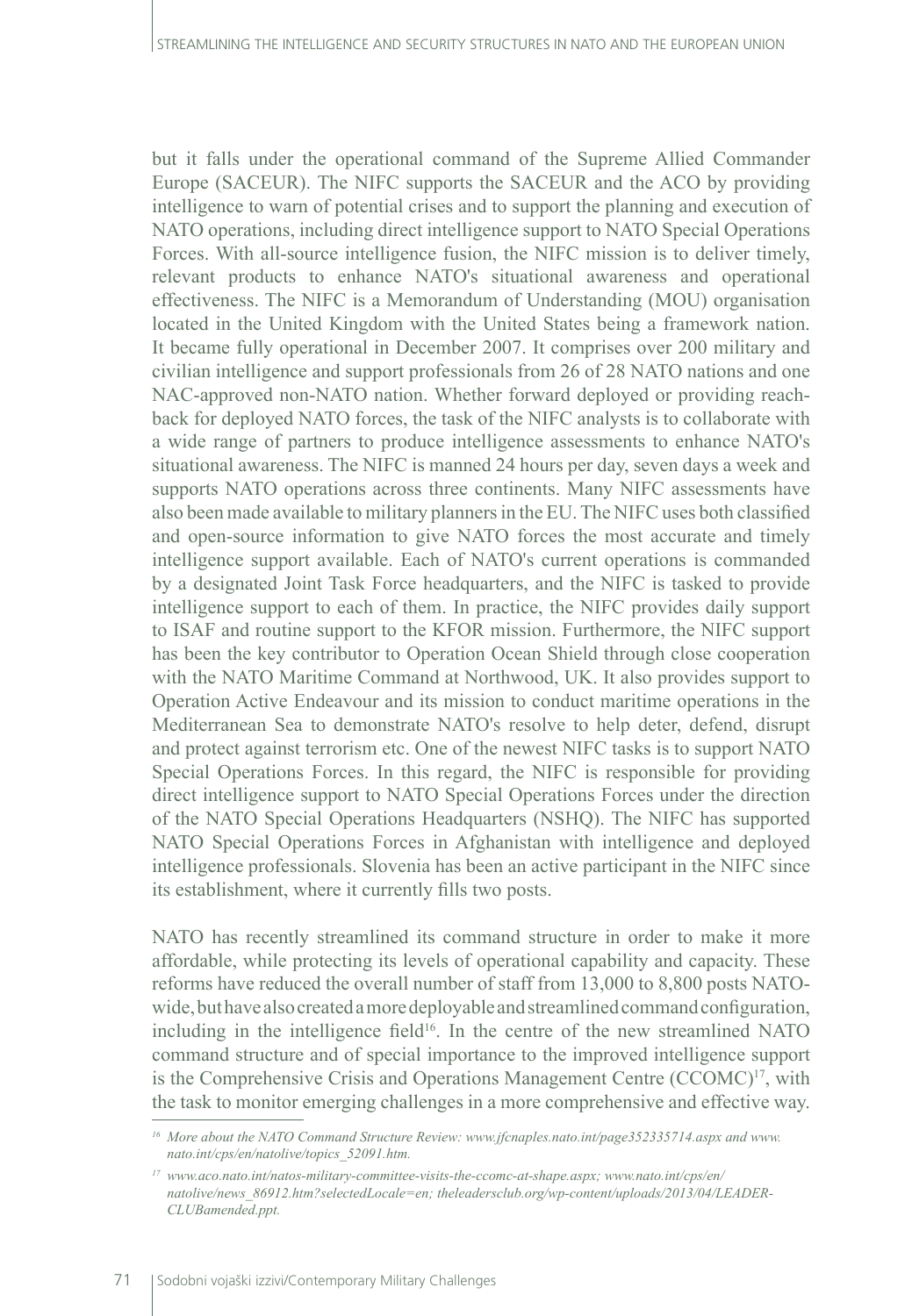The CCOMC was established in 2012 and is the new integrated NATO centre tasked to support the Alliance with an improved approach to emerging security challenges and crises, while helping deliver a more flexible and agile responses to crises. The CCOMC is divided into five task groups focusing on Crisis Identification, Current Operations, Estimations and Options, Response Direction and Crisis Review. The CCOMC's main tasks are to provide command and control to NATO operations at the strategic level, situational awareness, strategic estimation of potential crises, management of multiple crises simultaneously, evaluation of the strategic risk to ongoing NATO operations and contribution to all SACEUR missions and tasks in peace, crisis and conflict. It fulfils its role by performing active and comprehensive situational awareness of the security environment and by producing fused assessments and crisis evaluations. The Centre collaborates and cooperates in an integrated manner, bringing together military and civilian expertise. In comparison to intelligence and security structures at the level of the NATO HQ and partially the strategic level in the ACO, the intelligence at the level of subordinate commands, this is at the JFCs level, did not undergo the required changes, at least not so far. Nevertheless, several significant changes at the JFCs level would be needed in order to improve the intelligence process and support to the operations and prevent the unnecessary duplications.

## **2 INTELLIGENCE AND SECURITY EFFORTS IN THE EU**

In comparison to NATO, the intelligence and security structure in the EU is much less robust and consists of only a few bodies. At the top of the structure is the EU Intelligence Analysis Centre (EU INTCEN)<sup>18</sup> which operates as part of the European External Action Service (EEAS). It was formed in March 2012 and has only around 70 employees. The INTCEN's mission is to provide intelligence analysis, early warning and situational awareness to the EU High Representative and the EEAS, to various EU decision-making bodies in the fields of Common Security and Foreign Policy (CSFP) and the Common Security and Defence Policy (CSDP) and Counter-Terrorism, as well as to the EU Member States<sup>19</sup>. The INTCEN does this by monitoring and assessing international events, focusing particularly on sensitive geographical areas, terrorism and the proliferation of weapons of mass destruction and other global threats. The INTCEN has its roots in the European Security and Defence Policy of 1999, which put a group of analysts working on open-source intelligence in the organisation called the Joint Situation Centre. The organisation slowly grew and developed and started to produce classified products. It relies completely on inputs received from the EU Member States, military intelligence, non-military intelligence and diplomatic reporting<sup>20</sup>. It is divided into two divisions. The first is Analysis Division, responsible for providing strategic analysis based on

*<sup>18</sup> [www.statewatch.org/analyses/no-223-eu-intcen.pdf](http://www.statewatch.org/analyses/no-223-eu-intcen.pdf).*

*<sup>19</sup> [www.mfa.bg/uploads/files/1384440855EEAS-2013-AD-33.pdf](http://www.mfa.bg/uploads/files/1384440855EEAS-2013-AD-33.pdf).* 

*<sup>20</sup> The INTCEN does not have a collection capability, it doesn't deal with personal data and does not carry out clandestine operations; the operational level of intelligence is the EU member states' responsibility. INTCEN only deal with strategic analysis (more in the interview with Ilkka Salmi, Director INTCEN: [www.mo.be/node/37891](http://www.mo.be/node/37891)).*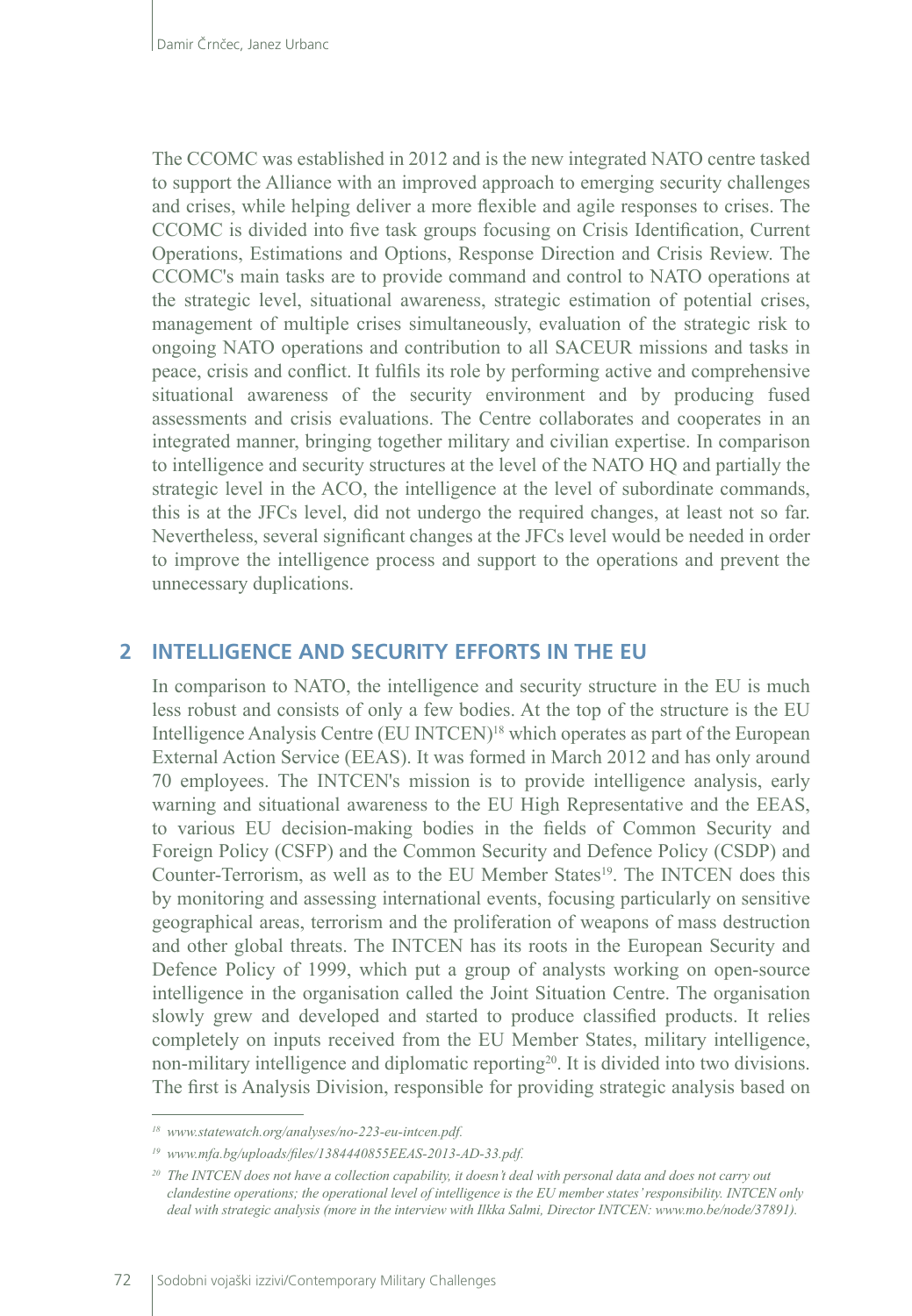the input from the security and intelligence services of Member States. It is composed of various sections, dealing with geographical and thematic topics. The second division is the General and External Relations Division which deals with support. It has three sections, dealing with IT questions, internal and external communication as well as the open-source office responsible for open-source analysis. Inside the EU Military Staff (EUMS) operates a small intelligence body, the EUMS Intelligence Directorate, with the task of providing military intelligence. In principle, it is divided into a support part and an analytical/production part. It cooperates closely with the EU INTCEN in the framework of the so-called Single Intelligence Analysis Capacity  $(SIAC)^{21}$ . In this framework, both civilian and military intelligence inputs are used to produce all-source intelligence assessments.



*<sup>21</sup> [www.mo.be/node/37891](http://www.mo.be/node/37891); [www.asktheeu.org](http://www.asktheeu.org):8080/en/request/637/response/2416/attach/html/5/EU%20 INTCEN%20Factsheet%20PUBLIC%20120618%201.pdf.html.*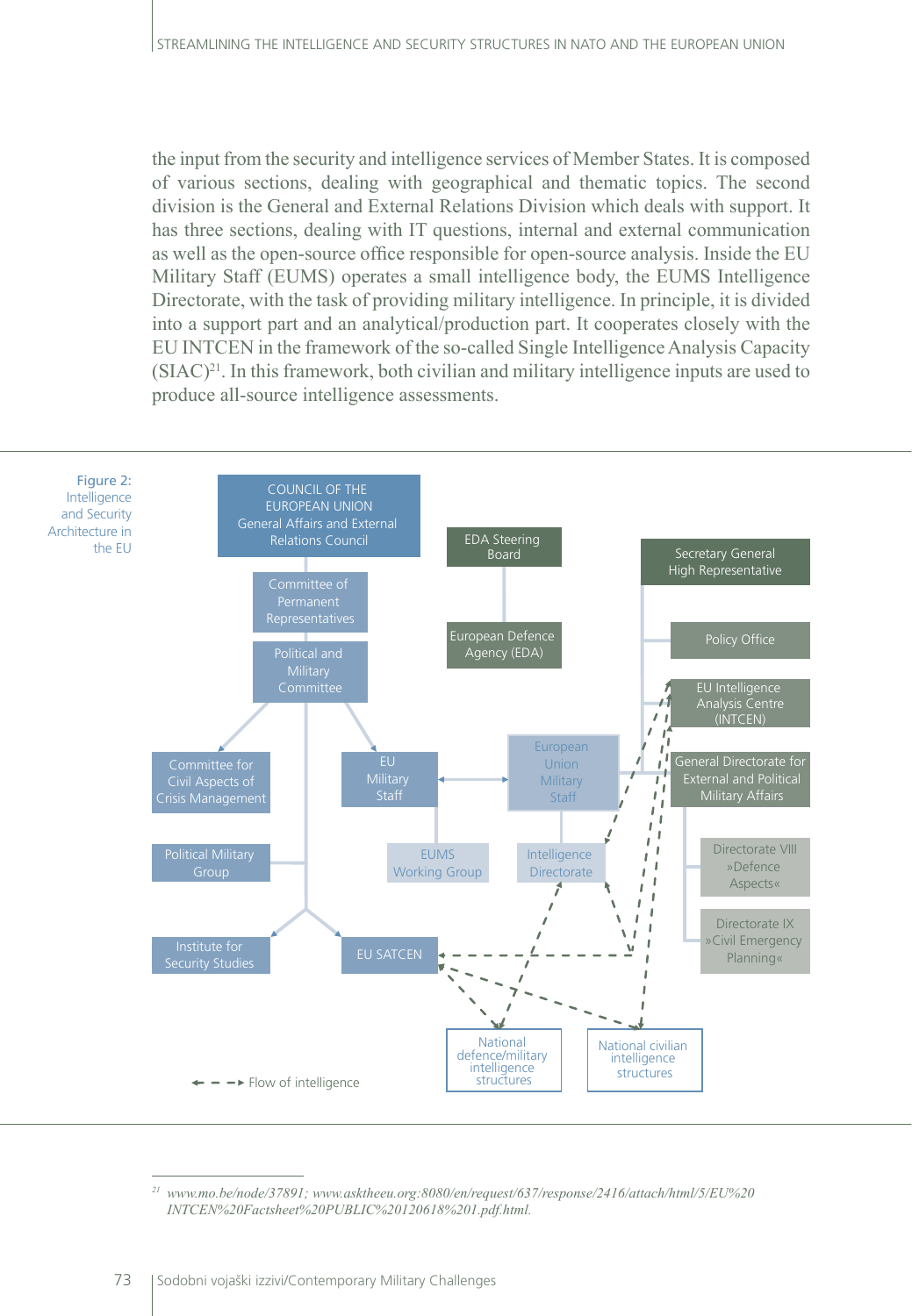The only EU organic intelligence asset and its only real collection capacity is the EU Satellite Centre (EU SATCEN)<sup>22</sup> which provides satellite imagery and analysis. Furthermore, it assures technical development activities in direct support of its operational activities and specialised training for the imagery analysts from Member States. The SATCEN is located in Torrejón de Ardoz near Madrid, Spain, and consists of imagery analysts, geospatial specialists and supporting personnel from the EU Member States. It was established in 1992 and incorporated as an agency into the EU on 1 January 2002. The SATCEN's areas of priority reflect the key security concerns as defined by the European Security Strategy, such as the monitoring of regional conflicts, state failure, organised crime, terrorism and proliferation of weapons of mass destruction. The Centre, for example, provides support to EU deployed operations (such as the EU NAVFOR - Operation Atalanta) and humanitarian aid missions. The Centre is also an important early warning tool, facilitating information for early detection and possible prevention of armed conflicts and humanitarian crises. Slovenia actively participates in both main EU intelligence and analytical bodies, the INTCEN and EUMS Intelligence Directorate, while, on several occasions in the past, it also actively participated in the work of the SATCEN.

With the Ukraine crisis and consequently the ongoing political discussions about the need to reconsider Russia as a partner in the Euro-Atlantic integrations, there is a realistic possibility we will again see at least some streamlining, but possibly even some more substantial changes with regard to the intelligence and security structures, especially in NATO, but also, although to a lesser extent, in the EU. This streamlining/changes would be introduced with the aim to reflect the new emerging geopolitical reality and to meet the new needs of decision-makers and defence planners. **Conclusion**

> The current financial constraints must not prevent Slovenia from continuing its active participation within the intelligence and security structures of both NATO and the EU. An active approach, consisting of even more intelligence sharing and filling intelligence and security posts within both NATO and the EU with highly motivated professionals at the strategic, operational and tactical level, must remain one of the priorities for our decision-makers, especially among those shaping our foreign, national security and defence policy. It is not just about being part of the process, showing the flag or maintaining credibility within both organisations as a good and responsible partner. It is, in fact, all this but also much more - it is to remain capable of providing the best possible intelligence and security support to our troops deployed on missions abroad, regardless of whether they serve under the NATO or EU flag, and to be able to provide adequate support to decision-makers at the national level with regard to the ongoing and future missions, and even about national security. Moreover, Slovenia should go even further and should dare to fill more leadership intelligence posts and posts with more responsibilities and more internal as well as external visibility. This should certainly be our way forward, with a higher level of ambition when filling the international intelligence positions. In

*<sup>22</sup> More at [www.eusc.europe.eu.](http://www.eusc.europe.eu)*